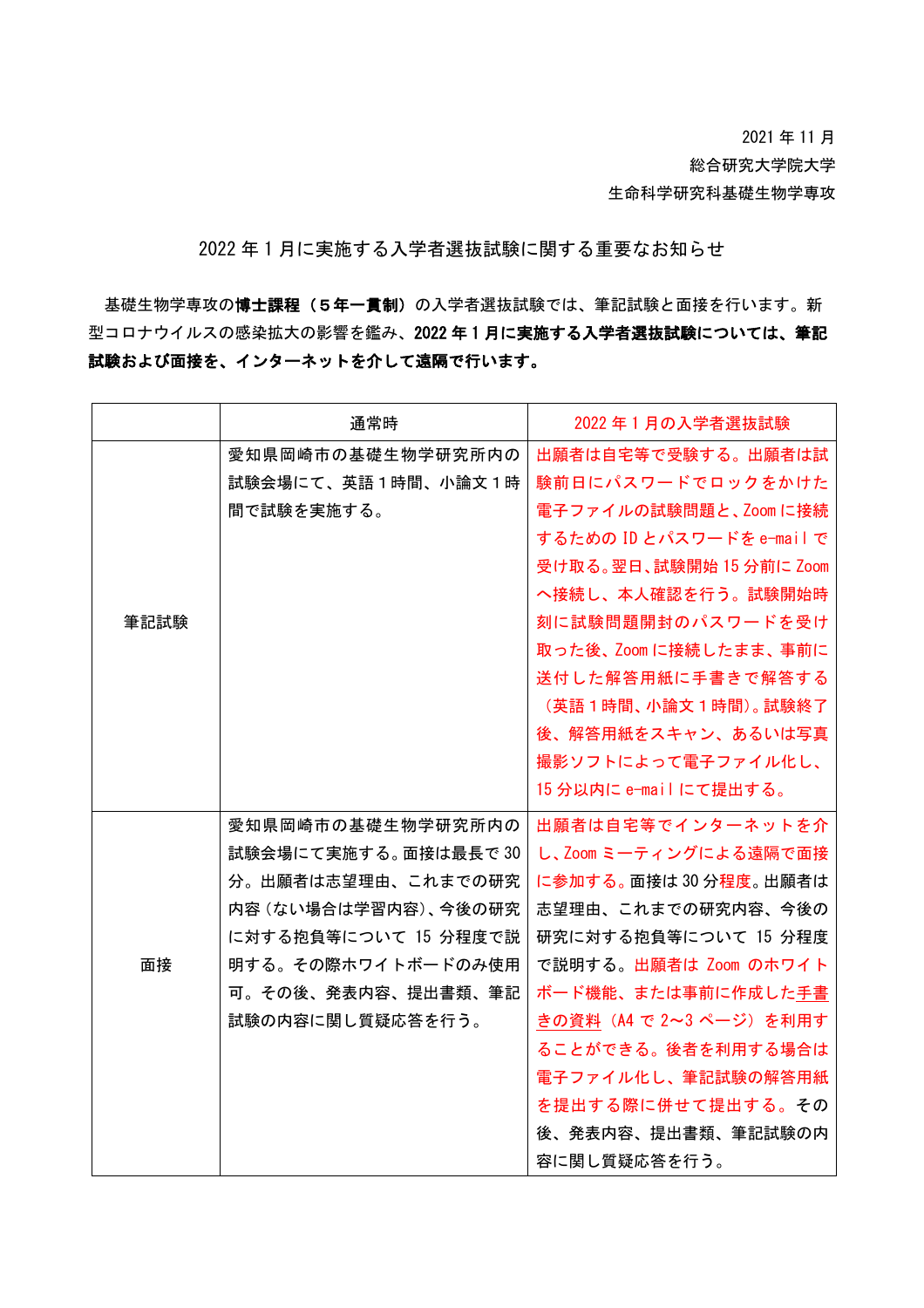2022 年 1 月の入学者選抜試験受験における注意事項

インターネットの利用、筆記試験問題(電子ファイル)の受信と閲覧、手書き解答用紙の電子ファイ ルへの変換と送信、Zoom によるミーティングに参加できる環境を準備して下さい(試験に先だって接 続方法をお伝えします)。

自宅以外でも、第三者と情報のやりとりができない環境であれば受験可能です。どこで受験するかを 試験前日までにお知らせ頂きます。

試験に先だって、接続テストを行います(接続テストの実施日は、個別に連絡させていただきます)。 接続トラブルに備え、接続テスト日、試験前日、試験当日に必ず連絡が取れる電話番号をお知らせ頂 きます。

> 【問い合わせ先】 自然科学研究機構 岡崎統合事務センター 国際研究協力課 大学院係 電話 0564-55-7139 FAX 0564-55-7119 Email: r7139@orion.ac.jp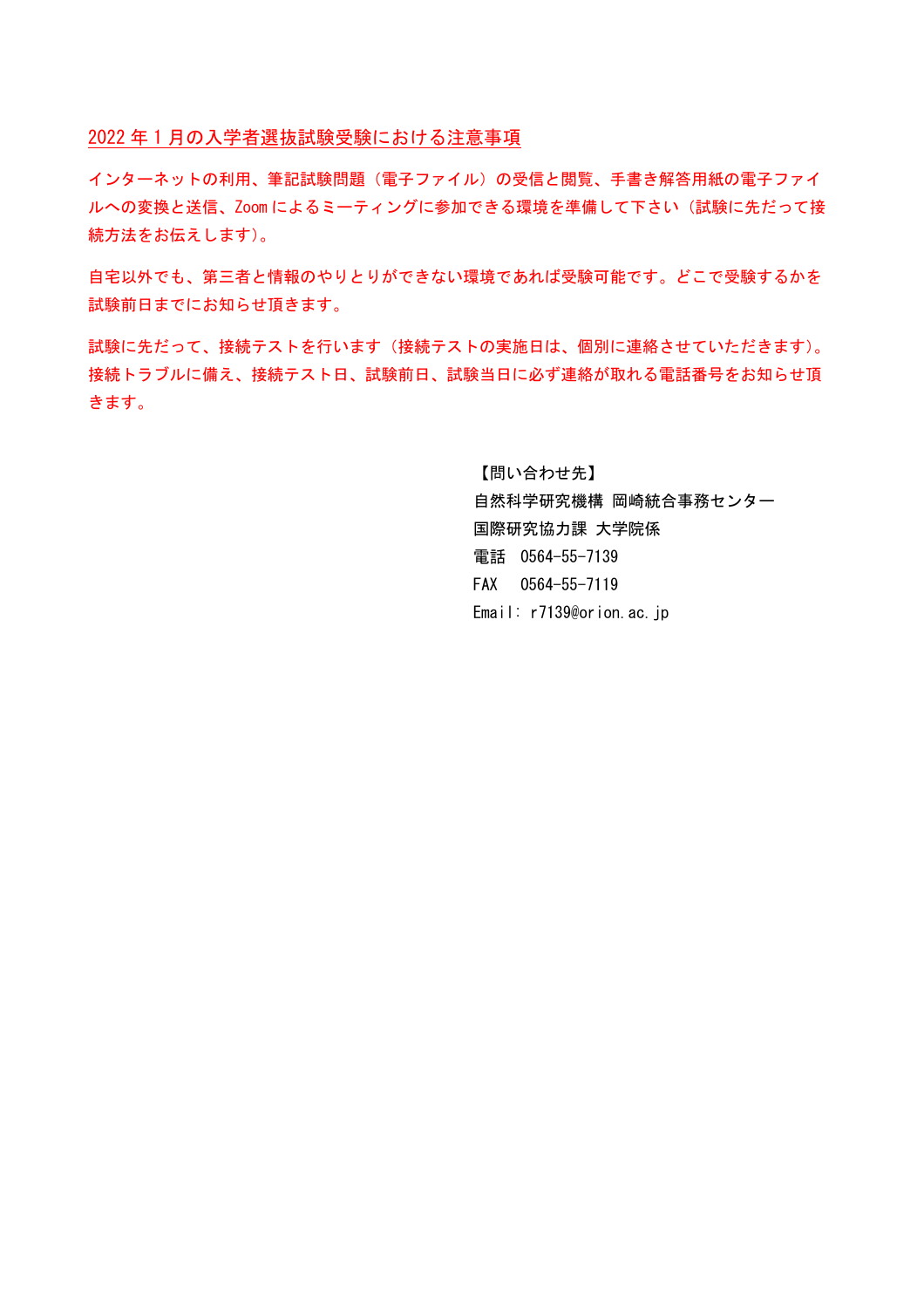## **Important notice regarding the entrance examination conducted in January, 2022**

In the entrance examination for the **Five-year doctoral program** of the Department of Basic Biology, written examination (English and short essay), and an interview will be conducted. In view of the influence of the spread of new coronavirus infection, **the following changes will be applied (for the entrance examination conducted in January, 2022): both the written examination and interview will be conducted through the Internet remotely.**

|              | Normal time                                                                                                                                                                                                                                                                                                                                                                                                                                                                                                                                                                                         | Entrance examination conducted in<br>January, 2022                                                                                                                                                                                                                                                                                                                                                                                                                                                                                                                                                                                                                                                                                                                                      |
|--------------|-----------------------------------------------------------------------------------------------------------------------------------------------------------------------------------------------------------------------------------------------------------------------------------------------------------------------------------------------------------------------------------------------------------------------------------------------------------------------------------------------------------------------------------------------------------------------------------------------------|-----------------------------------------------------------------------------------------------------------------------------------------------------------------------------------------------------------------------------------------------------------------------------------------------------------------------------------------------------------------------------------------------------------------------------------------------------------------------------------------------------------------------------------------------------------------------------------------------------------------------------------------------------------------------------------------------------------------------------------------------------------------------------------------|
| Written exam | The written exam will be conducted at the<br>National Institute for Basic Biology in<br>Okazaki,<br>Japan.<br>Each<br>written<br>examination (English and short essay)<br>will take an hour.                                                                                                                                                                                                                                                                                                                                                                                                        | Applicants will take the written exam at<br>their home. Question sheets (electronic<br>files; password-locked) and information<br>to access Zoom meeting will be emailed<br>to applicants on the previous day of the<br>exam. On the following day, 15 min prior<br>to the exam, applicants will connect the<br>Zoom meeting and show identification<br>with photo. At the starting time of the<br>exam, applicants will receive a password<br>to open the question sheets and start the<br>written exam using answer sheets mailed<br>prior to the exam (English and short<br>essay, each written exam will take an<br>hour). At the end of written exam, the<br>answer sheets should be converted to<br>electronic files and submitted via email<br>within 15 min.                    |
| Interview    | The written exam will be conducted at the<br>National Institute for Basic Biology in<br>Okazaki, Japan. The interview will take<br>up to 30 minutes. The first 15 minutes will<br>be spent exploring the applicant's<br>reasons for applying, previous research,<br>future research aspirations, and any<br>other such applicable topics. During the<br>interview, a whiteboard is available for<br>use. The other 15 minutes will be used to<br>conduct a question-and-answer session<br>covering the applicant's presentation,<br>submitted documents, and the results of<br>written examination. | The interview will be conducted through<br>the Internet remotely by Zoom meeting,<br>and applicant will participate from their<br>home. The interview will take about 30<br>minutes. The first 15 minutes will be<br>spent exploring the applicant's reasons<br>for applying, previous research, future<br>research aspirations, and any other such<br>applicable topics. During the interview,<br>applicants will be allowed to use<br>Whiteboard on Zoom, or a handwritten<br>document (A4 or letter size, 2~3 pages)<br>prepared in advance and submitted<br>along with answer sheets. The other 15<br>minutes will be used to conduct a<br>question-and-answer session covering<br>the applicant's presentation, submitted<br>documents, and the results of written<br>examination. |